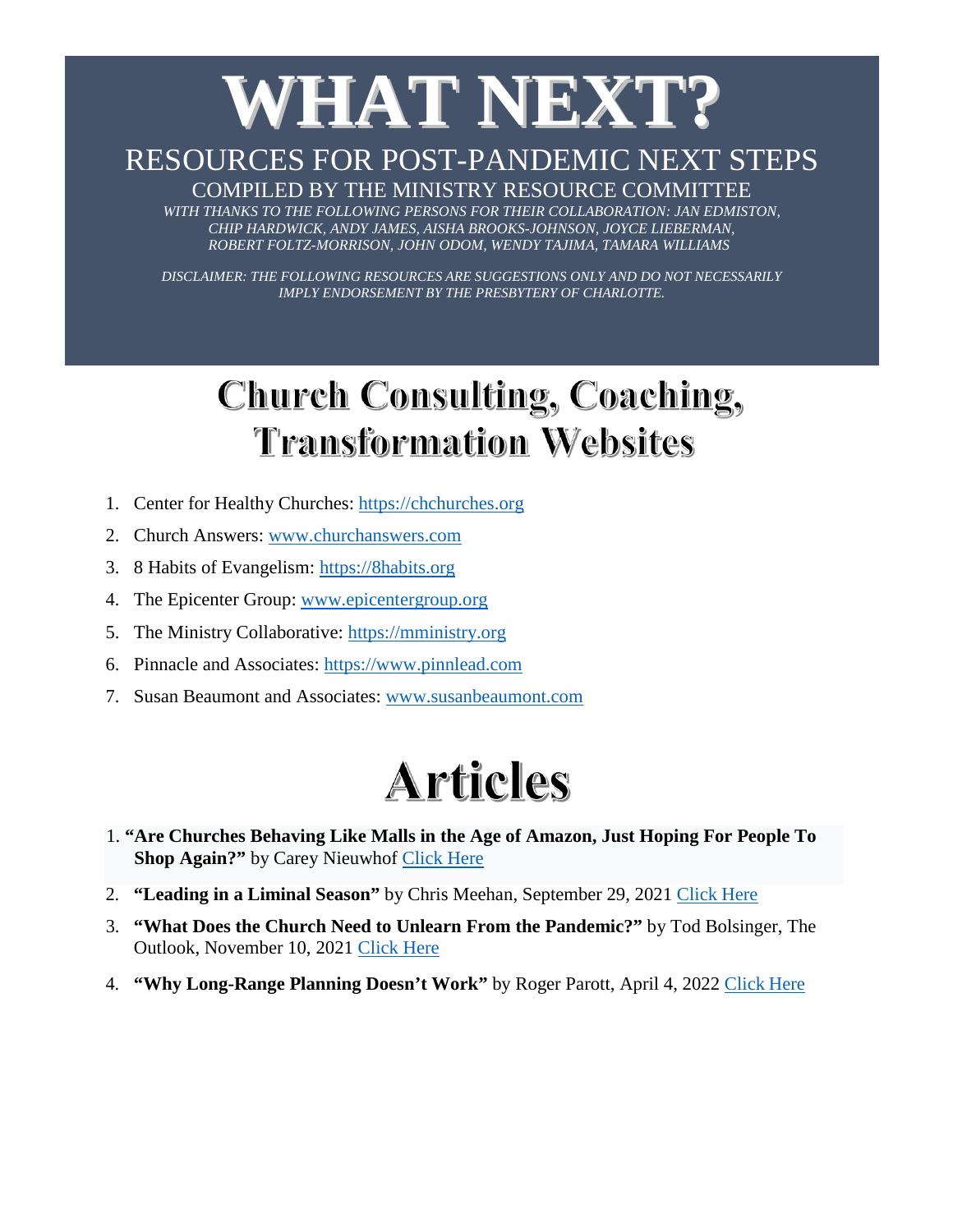#### **Books**

- 1. *Anatomy of a Revived Church: Seven Findings of How Congregations Avoided Death,* by Thom S. Rainer
- 2. *Canoeing the Mountains: Christian Leadership in Unchartered Territory*, by Tod Bolsinger
- 3. *Churches and the Crisis of Decline: A Hopeful Practical Ecclesiology for a Secular Age (Ministry in a Secular Age)*, by Andy Root
- 4. *Developing a Covid-19 Ecclesiology: How to Quickly Adapt Your Church for Our New Context*, by Nick Warnes and Brendan McClenahan
- 5. *Eight Habits of Evangelism*, [PDF available [here\]](https://8habits.org/wp-content/uploads/2021/10/8_Habits_full_book_ENGLISH.pdf)
- 6. *Faithful Innovation: Beginning a Conversation for a Post-Covid Church*, edited by Nick Warnes and Brendan McClenahan
- 7. *Growing the Post-Pandemic Church: A Leadership.church Guide,* by Bob Whitesel
- 8. *Guidelines for Communal Discernment*, by Victoria G. Curtiss [PDF available [here\]](https://mcusercontent.com/1721a6b9451a1567ee53b00fc/files/62f500b6-d1b9-f6fd-8234-9aa861593aae/Guidelines_for_Communal_Discernment_Curtiss.pdf)
- 9. *Holy Conversations: Strategic Planning as a Spiritual Practice for Congregations,* by Gil Rendle and Alice Mann
- 10. *How To Lead When You Don't Know Where You're Going: Leading in a Liminal Season*, by Susan Beaumont
- 11. *Neighborhood Church: Transforming Your Congregation Into A Powerhouse for Mission*, by Krin Van Tatenhove and Rob Mueller
- 12. *Owl Sight. Evidence-Based Discernment and the Promise of Organizational Intelligence for Ministry*, by J. Russel Crabtree
- 13. *The Church Revitalization Checklist: A Hopeful and Practical Guide for Leading Your Congregation to a Brighter Tomorrow*, by Sam Rainer
- 14. *The Post Quarantine Church: Six Challenges and Opportunities That Will Determine the Future of Your Congregation*, by Thom S. Rainer
- 15. *Turning Ourselves Inside Out: Thriving Christian Communities,* by Russell Daye, and Robert C. Fennell.
- 16. *We Aren't Broke: Uncovering Hidden Resources for Mission and Ministry*, by Mark Elsdon
- 17. *We Shall Be Changed: Questions for the Post-Pandemic Church*, edited by Mark D.W. Edington.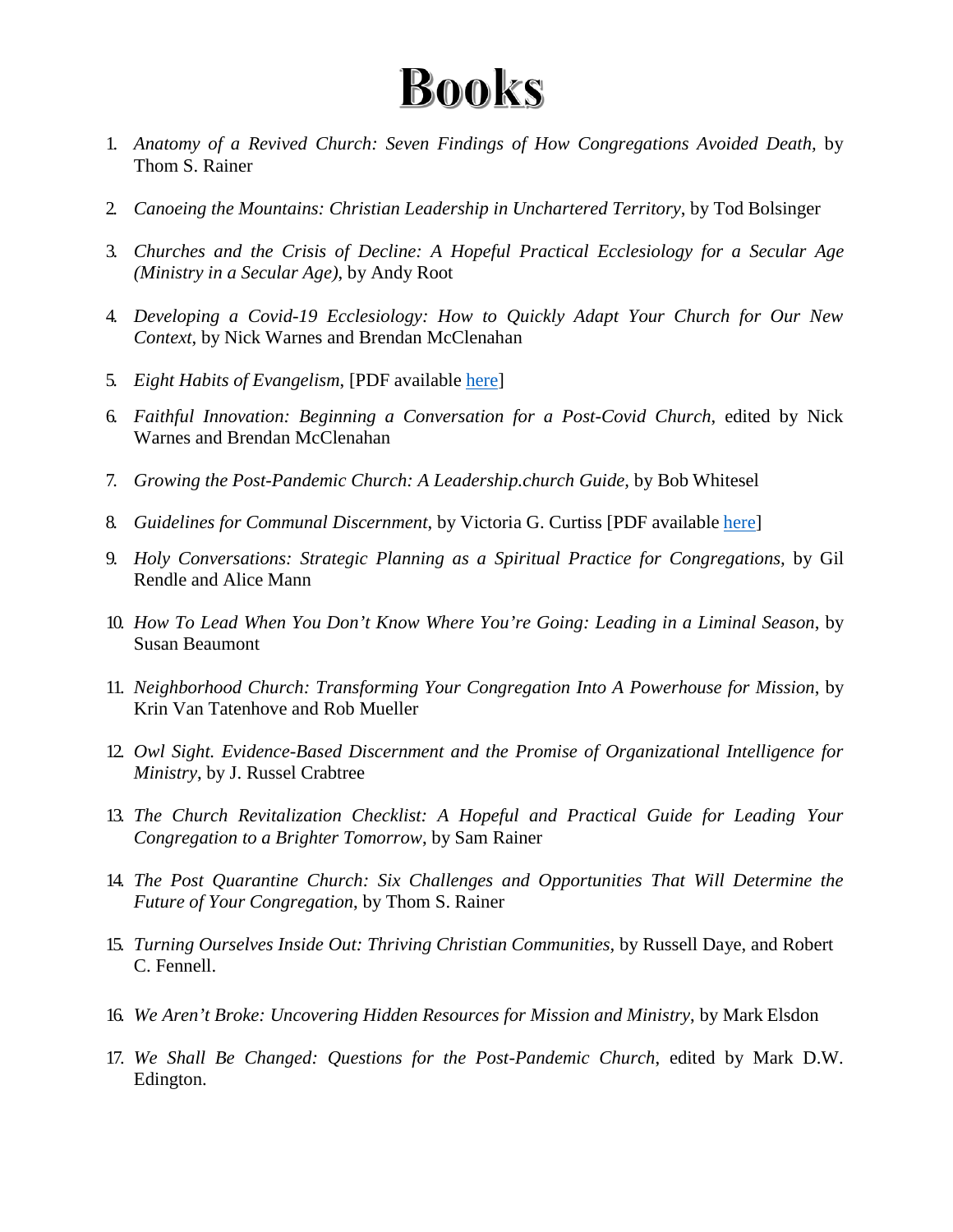

- 1. **"Asset Based Community Mapping: A Conversation with John Dempsey Parker from the Institute for Emerging Issues at North Carolina State University"** recorded by New Hope Presbytery on 3/3/2022. Click [here](https://nhpresbytery.org/small-church-webinars/#livestreaming) and scroll up.
- 2. **"Congregational Vitality and Matthew 25"** recorded by New Hope Presbytery on: 2/17/22. Click [here](https://nhpresbytery.org/small-church-webinars/#livestreaming) and scroll up.
- 3. **"Healthy Collaboration for the Small Church"** recorded by New Hope Presbytery in partnership with Charlotte Presbytery on: 4/15/2021. Click [here](https://nhpresbytery.org/small-church-webinars/#livestreaming) and scroll up.
- *4.* **"It's Not Just Sunday"** To Be Held On: 9/15/2022, 6:30pm 8:30pm. More information can be found [here](https://synodofthecovenant.org/leadership-development-workshops/) (scroll down to this webinar description). *This webinar is sponsored by the Synod of the Covenant and will cover major shifts in the current ministry landscape, drawing on research from the Barna Group, and exploring ways to expand the impact of churches of all sizes by developing a digital strategy for ministry that compliments in-person ministry.*
- 5. **"Resilience and improvisation for the Small Church"** recorded by New Hope Presbytery on 3/11/2021. Click [here](https://nhpresbytery.org/small-church-webinars/#livestreaming) and scroll up.
- 6. **"Small Scale Live Streaming for the Long Haul"** recorded by New Hope Presbytery on 2/11/2021. Click here.

#### PROGRAMS

*1.* **Beginning Anew**: "What's next as the pandemic-rocked church moves into the next phase of its journey with God? A Lilly Congregational Transformation Grant has enabled PC(USA), Evangelical Lutheran Church in America, United Church of Christ, and Episcopal Church leaders in Kentucky and Indiana to develop *Beginning Anew.*

**--**Beginning Anew, is a 6–8-week program using scripture and a short book of essays edited by Mark D.W. Edington, *We Shall Be Changed: Questions for the Post-Pandemic Church,* to explore the Spirit's movement in the church." (This description is found in the Mid Council Relations newsletter produced by Tricia Dykers-Koenig, Associate for Mid Council Relations, Office of the General Assembly).

- a. The process with guides for discussion questions can be found [here.](https://mcusercontent.com/1721a6b9451a1567ee53b00fc/files/b7713f3d-af09-84bf-47c4-f5d3fe493aae/Beginning_Anew_Process_2021.pdf)
- b. Suggested discussion questions for the book can be found [here.](https://mcusercontent.com/1721a6b9451a1567ee53b00fc/files/17426793-d708-4717-ccf4-da562bb865d1/Beginning_Anew_We_Shall_Be_Changed_Discussion_Questions_.pdf)